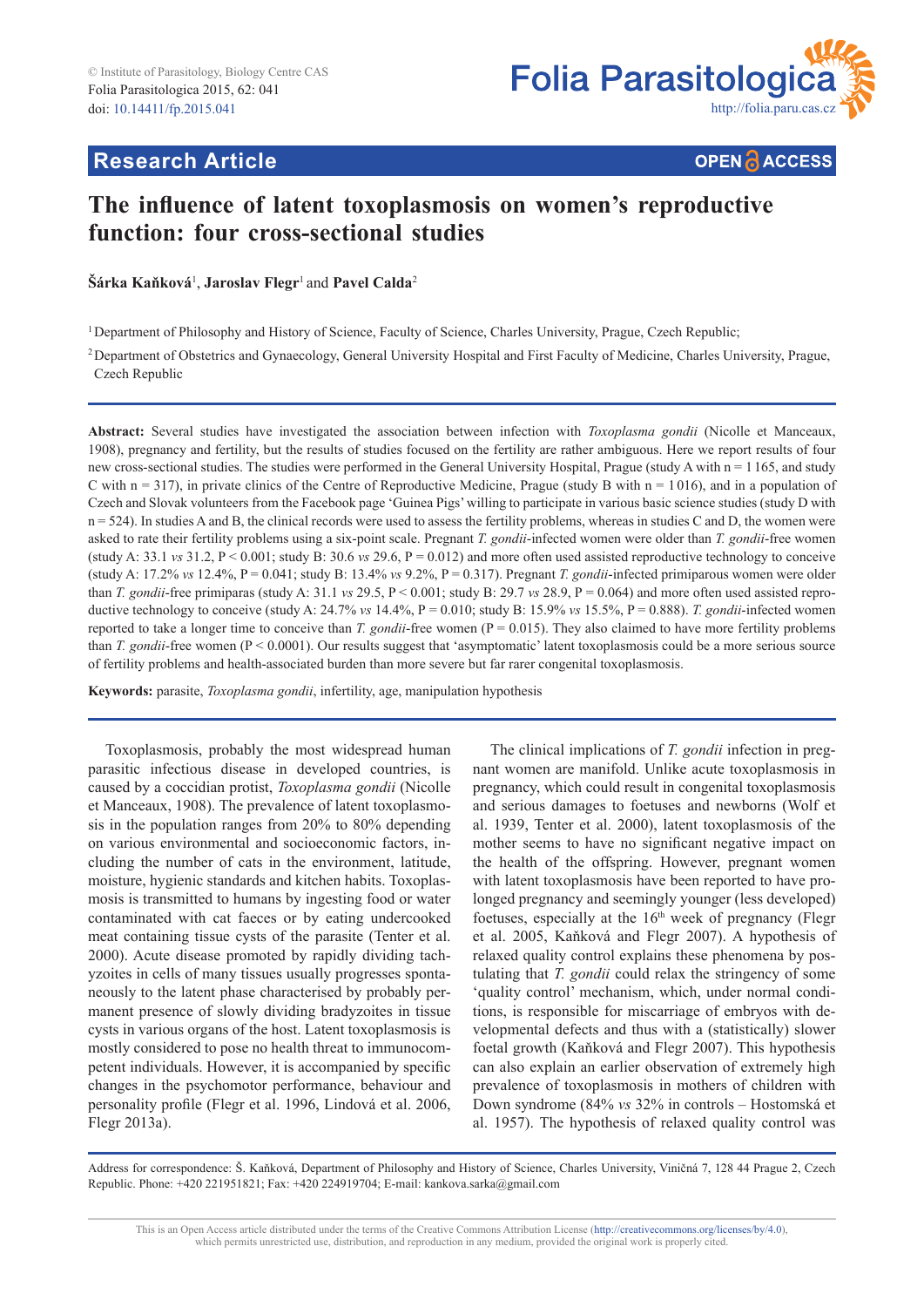later supported both in humans (Kaňková et al. 2007a) and experimentally infected mice (Kaňková et al. 2007b). The secondary sex ratio was higher in children of women with latent toxoplasmosis than in those of *T. gondii*-free women. Similarly, mice with toxoplasmosis had a higher sex ratio (expressed as the proportion of males in the offspring) than controls in the early phase of latent infection. These phenomena can be explained by a decreased miscarriage rate due to more immunogenic male embryos (Kellokumpu-Lehtinen and Pelliniemi 1984, Christiansen et al. 2004).

The influence of toxoplasmosis on the miscarriage rate in humans has been the subject of several studies yielding discordant results. A positive effect of latent toxoplasmosis on the risk of miscarriage has been shown in a study performed on 5 033 obstetric patients (Kimball et al. 1971); however, this observation was not confirmed by others (Giorgino and Mega 1981, Quablan et al. 2002). Pavlinová et al. (2011) have reported the seroprevalence of IgG antibodies against *T. gondii* in 530 women with recurrent miscarriage to be 42.1%, which was significantly higher than in controls (25.1%). Salman (2014) has shown a significant relationship between toxoplasmosis and anti-Mullerian hormone level as a predictor of ovarian reserve in females.

Recently, latent toxoplasmosis has been shown to be associated with an increase in autoimmune thyroid diseases in pregnancy (Kaňková et. al 2014) and gestational diabetes mellitus (our unpubl. data). The main purpose of the present study is to search for indices of negative effects of latent toxoplasmosis on female fertility. We found that *T. gondii-*infected women became pregnant at an older age, more often needed *in vitro* fertilisation and reported to take a longer time to conceive and to have more fertility problems than *T. gondii*-negative women.

## **MATERIALS AND METHODS**

# **Patients**

Study A was designed as a cross-sectional study. The main data set covered 1165 women who were routinely screened in gestational weeks 9–12 for chromosomal abnormalities (i.e. serum free beta-hCG and PAPP-A) in the General University Hospital in Prague, Czech Republic in 2008–2009. Serum samples collected at the time of screening were frozen and stored at -70 °C and 3–4 years later were examined for anamnestic antibodies against *Toxoplasma gondii.*

The second experimental set (study B) consisted of clients of two outpatient clinics (Centre of Reproductive Medicine) in Prague 5 and Prague 8. We analysed anonymised clinical data on the progress of 1016 pregnancies. The original data set included records of all clients tested for toxoplasmosis from 1996–2004 who were Czech citizens domiciled in Prague. The women were tested for toxoplasmosis at about pregnancy week 16.

Clinical records comprised maternal age, maternal pre-pregnancy weight, number of previous deliveries, and method of conception (*in vitro* fertilisation *vs* natural conception) in both data sets and antibody titres in the second data set. The women with incomplete medical records were excluded from the analyses.

The third data set (study C) included information from a questionnaire survey performed in 2012–2013 in women involved in study A. For various technical reasons, the questionnaire only reached about 1200 women. The respondents were asked, among other questions unrelated to the present study, how long it took them to conceive. They were instructed to rate this period using a six-point scale:  $1 -$  less than three months,  $2 -$  from three to six months, 3 – from six to nine months, 4 – from nine to 12 months, 5 – from 12 to 24 months, and 6 – more than 24 months. Other options were "I do not remember" or "this was an unplanned pregnancy". The information about the time to conceive was provided by 317 women.

During the whole time of the studies, we worked with an anonymised data set. The studies were approved by the Ethical Committee of the General University Hospital and the First Faculty of Medicine of the Charles University in Prague.

The fourth set of data (study D) was obtained using an electronic questionnaire distributed as a Qualtrics survey. The subjects were recruited for a study concerning primarily the effects of keeping dogs and cats on personality and health using a Facebook-based snowball method, namely through an invitation posted on the wall of the Facebook page 'Guinea pigs' intended for Czech and Slovak nationals willing to take part in diverse, mostly evolutionary psychology surveys and experiments (www. facebook.com/pokusnikralici). Among 180 questions, we asked the respondents about their gender, age and fertility problems. To rate the fertility problems, they indicated either "I have not check it yet" or used a six-point scale anchored with 1 – not at all and 6 – serious or frequent. The participants were informed about the aims of the study on the first page of an electronic questionnaire. They provided information that the study was voluntary and anonymous, the obtained data would be used exclusively for scientific purposes, and the participants were free to withdraw from the study at any time by closing the web page. This study was approved by the Institutional Review Board (IRB) of the Faculty of Science, Charles University.

#### **Immunological tests for toxoplasmosis**

The complement-fixation test (CFT), which determines the overall levels of IgM and IgG antibodies of particular specificity, and enzyme-linked immunosorbent assay (ELISA) (IgG ELISA: SEVAC, Prague, IgM ELISA: TestLine, Brno) were used to detect toxoplasmosis status of women in studies A and C. By using both IgM and IgG ELISA, we were able to discriminate between the acute and latent phases of the infection. Latent toxoplasmosis was defined as a CFT titre of 1 : 4 and more, together with an index of positivity (IP) of  $>1.2$  for IgG ELISA and IP of  $< 1.0$  for IgM ELISA (Kodym et al. 2007). The presence of anamnestic antibodies against *T. gondii* was diagnosed with the indirect immunofluorescence test at dilutions between 1 : 8 and 1 : 1 024 in the second data set (study B). The samples with specific fluorescence visible in a dilution 1 : 16 or higher were considered as *T. gondii* positive. Women with suspected acute toxoplasmosis, i.e. with high IgM and IgA titres, were excluded from the studies (study A: 2 cases; study B: 2 cases).

#### **Statistics**

The statistical program Statistica 9.0 was used for all testing. The influence of latent toxoplasmosis on the age at pregnancy was evaluated using the General Linear Model (GLM), with maternal age at pregnancy as a dependent variable and *T. gondii*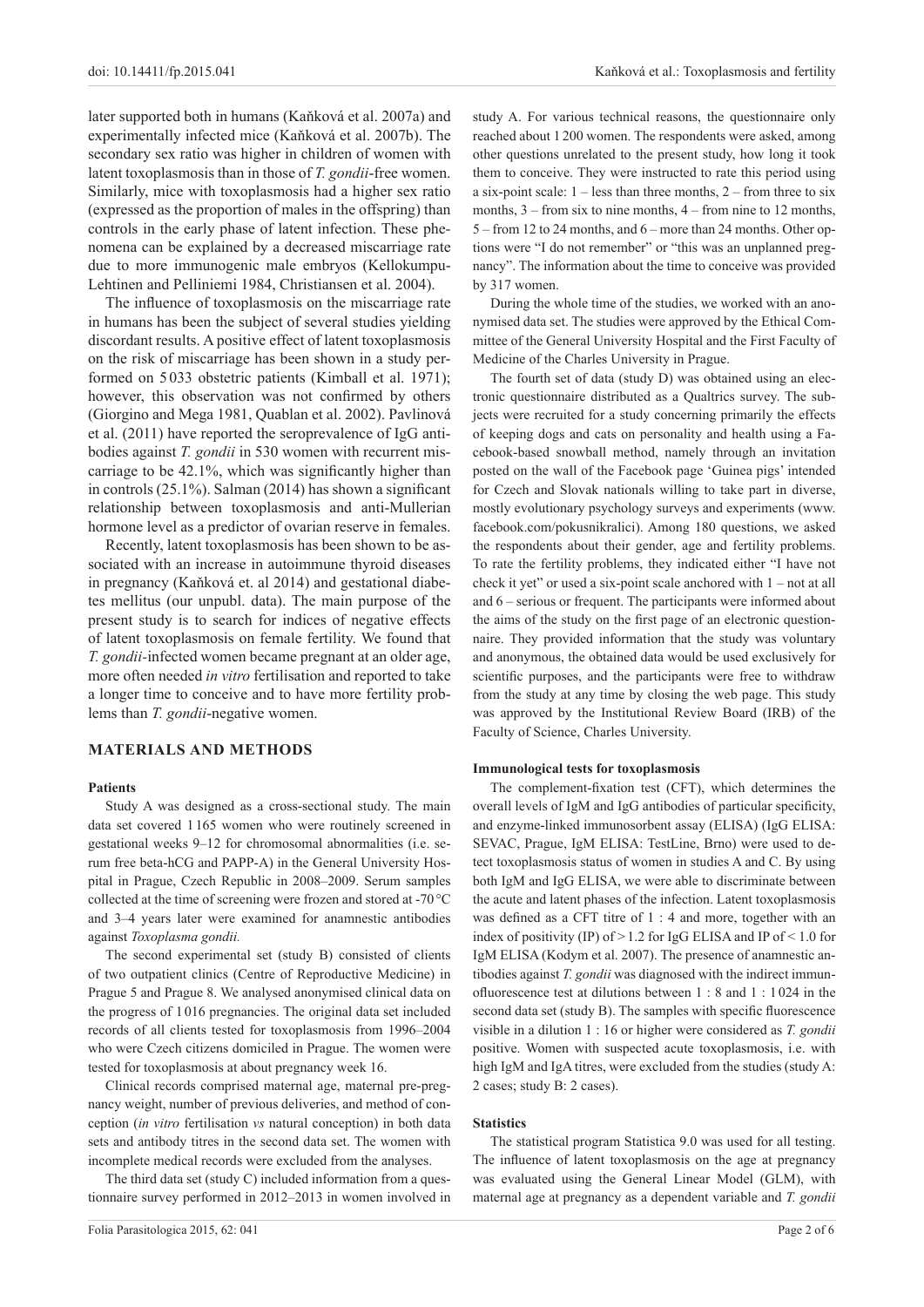| Time to conceive (months) |        |    | h—' | $9 - 12$ | $12 - 24$ |   | Total number* |
|---------------------------|--------|----|-----|----------|-----------|---|---------------|
| Toxoplasma gondi-negative | $135*$ |    |     |          | LΟ        | ∸ | 242           |
| Toxoplasma gondi-positive |        |    |     |          |           |   |               |
| Total                     | 168    | 46 |     |          |           |   |               |

**Table 1.** Differences in the time to conceive between *Toxoplasma gondii*-negative and *Toxoplasma gondii*-positive women (study C).

\* number of women.

status (negative/positive) as an independent binary variable. The number of previous pregnancies was included in all statistical analyses as an independent ordinal variable. The influence of the binary variable latent toxoplasmosis on the probability of having a baby using assisted reproductive technology was evaluated using the contingency table method. For some women, certain data (e.g. number of previous pregnancies and method to conceive) were not available and therefore the numbers of women varied between analyses.

Differences in the time to conceive between *T. gondii*-negative and *T. gondii-*positive women were analysed using the non-parametric Spearman correlation. The mothers who reported either unplanned pregnancy  $(n = 35)$  or did not remember the time to conceive  $(n = 7)$  were excluded from the analysis.

The association between toxoplasmosis and fertility problems was analysed by the partial Kendall's tau correlation test with age as a confounding variable (Siegel and Castellan 1988, Kaňková et al. 2011). The Excel sheet for the computation of the partial Kendall correlation is available at http://web.natur.cuni.cz/~flegr/ programy.php.

## **RESULTS**

The first data set (study A) included 1 165 pregnant women of whom 267 tested *Toxoplasma gondii* positive (prevalence of 22.9%). Information about the number of the previous pregnancies was not available for 241 women. GLM with the mother's age as a dependent variable and toxoplasmosis and the number of previous pregnancies as independent variables showed that 214 *T. gondii-*positive women were older when pregnant (mean = 32.1 years;  $CI_{95} = 31.5, 32.6$ ) than 710 *T. gondii*-negative women (mean = 30.9 years;  $CI_{0.5} = 30.6$ , 31.2) (F = 14.66, P < 0.001,  $eta^2 = 0.016$ ). The effect of the second predictor 'number of previous pregnancies' on the mother's age was positive and also significant (F = 142.55, P < 0.001,  $\mu^2$  = 0.134). Next, the influence of latent toxoplasmosis on the mother's age at pregnancy was evaluated in a subset of primiparous women. This analysis showed that 113 *T. gondii*positive primiparas were significantly older when pregnant (mean = 31.1 years; CI<sub>95</sub> = 30.4, 31.7) than 346 *T. gondii*negative primiparas (mean = 29.5 years;  $CI_{95} = 29.0, 29.9$ )  $(F = 12.26, P < 0.001, \mu^2 = 0.026).$ 

Differences in the frequency of *in vitro* fertilisation between *T. gondii-*negative and *T. gondii-*positive women were analysed for 1 165 women from study A. Assisted reproductive technology (ART), mostly *in vitro* fertilisation, was used by 111 (12.4%) of 898 *T. gondii-*negative women in comparison with 46 (17.2%) of 267 *T. gondii*positive women. The difference was significant ( $\chi^2$  = 4.18,  $P = 0.041$ ,  $OR = 1.48$ ). The same analysis was repeated in primiparas. Again, the frequency of using ART was lower in *T. gondii-*negative primiparous women (47 of 327, 14.4%) than in *T. gondii-*positive primiparous women (27 of 109, 24.7%),  $(\chi^2 = 6.27, P = 0.010, OR = 1.96)$ .

The second data set (study B) consisted of 1 016 pregnant women of whom 201 were *T. gondii-*positive (prevalence of 19.8%). The GLM showed that 201 *T. gondii*positive women were significantly older at pregnancy  $(\text{mean} = 30.6 \text{ years}; \text{CI}_{\text{gs}} = 30.0, 31.2) \text{ than } 815 \text{ T. } \text{gondii}$ negative women (mean = 29.6 years;  $CI_{\text{gs}} = 29.3, 29.9$ )  $(F = 6.4, P = 0.012, \mu^2 = 0.006)$ . The effect of the second predictor, i.e. the number of previous pregnancies, was also significant (F = 101.96, P < 0.001,  $\mu^2$  = 0.091). Further, the analysis showed that 113 *T. gondii-*positive primiparas were older when pregnant (mean = 29.7 years;  $CI_{0.5} = 28.8$ , 30.5) than 500 *T. gondii-*negative primiparas (mean = 28.9 years;  $CI_{.05} = 28.5, 29.2$ ). This effect approached the level of significance (F = 3.45, P = 0.064,  $\mu^2$  = 0.006). The frequency of ART was 11.4% in the second data set; however, the influence of latent toxoplasmosis on the frequency of ART was not significant either in the all data set (13.4% in *T. gondii-*positive mothers, n = 201, *vs* 9.2% in *T. gondii*negative mothers,  $n = 815$ ,  $\chi^2 = 1.01$ ,  $P = 0.317$ ,  $OR = 1.27$ ) or in primiparas (15.9% in *T. gondii-*positive mothers,  $n = 113$  *vs* 15.4%, in *T. gondii*-negative mothers,  $n = 500$ ;  $\chi^2$  = 0.02, P = 0.888, OR = 1.04).

Differences in the time to conceive between *T. gondii*negative and *T. gondii-*positive women were analysed for 317 respondents (75 were *T. gondii-*positive) who provided the information in the questionnaire study (study C). The Spearman correlation showed that *T. gondii-*positive women reported to take a longer time to conceive than *T.* gondii-negative women  $(R = 0.14, P = 0.015;$  Table 1).

About 5 000 subjects took part in the internet questionnaire study (study D). Among them, 524 women provided information about their *T.gondii*-infection status and rated their fertility problems on a 1–6 point scale (see Fig. 1). The association between toxoplasmosis and fertility problems was analysed with the partial Kendall's tau correlation test with maternal age as a confounding variable. The results showed that 154 *T. gondii*-infected women reported more frequent or more serious fertility problems than 370 *T. gondii-*free women (partial Kendall's tau = 0.115,  $P < 0.0001$ ).

#### **DISCUSSION**

Our results showed that pregnant women, especially primiparous, with latent toxoplasmosis were older than *Toxoplasma gondii*-negative pregnant women. Also, *T. gondii*positive women reported to take a significantly longer time to conceive and to have more frequent or more serious fertility problems than *T. gondii*-free women. These results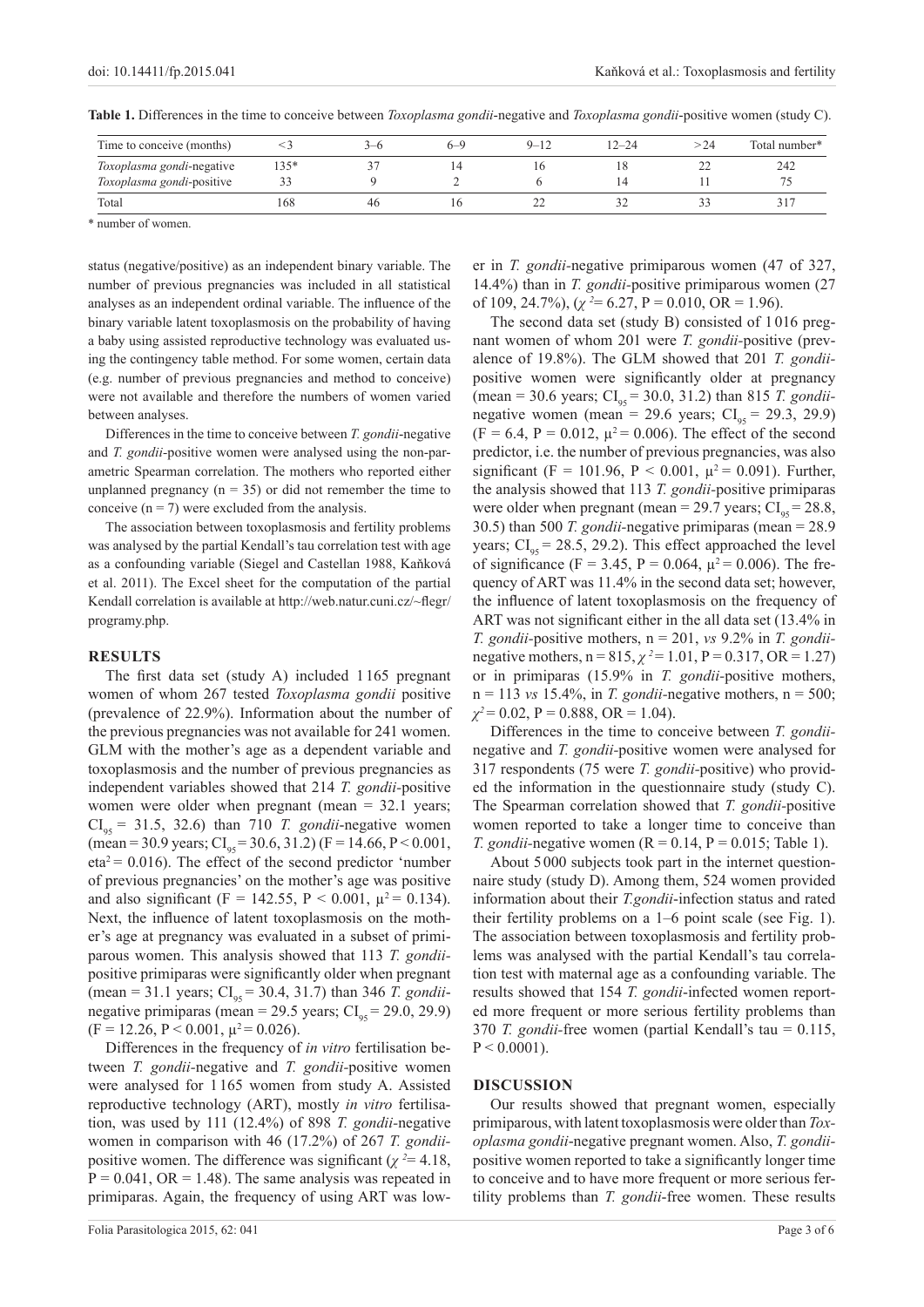

**Fig. 1.** Occurrence of fertility problems in women with and without latent toxoplasmosis (study D).

support the hypothesis that latent toxoplasmosis has some negative effects on the reproductive capacity of *T. gondii*infected women. Akarsu et al. (2011) have suggested that *T. gondii*-associated infertility mechanisms include development of endometritis and foetal rejection due to local release of *T. gondii* from cysts located in the endometrial tissue on stimulation during placenta formation, impaired folliculogenesis in the ovaries and uterine atrophy and reproductive failure due to hypothalamic dysfunction as a result of chronic toxoplasmosis. In mice, experimental data have shown acquired hypogonadotrophic hypogonadism secondary to hypothalamic dysfunction after chronic infection with *T. gondii* – Stahl et al. (1994), Antonios et al. (2000). However, the results of a study focused on *T. gondii*-seropositivity in fertile and infertile women have not indicated a relationship between toxoplasmosis and female infertility (Akarsu et al. 2011).

*Toxoplasma gondii* is a parasitic protozoan whose effects on human behavior (Flegr et al. 1996), personality (Lindová et al. 2006) and other phenotypic traits (Flegr 2013a) have been studied most thoroughly, often in the context of the manipulation theory. This theory suggests that many parasites change the phenotype of their host to increase their chances of transmission to a new host, for example by predation (Hutchison et al. 1980, Berdoy et al. 1995). The probability of congenital transmission in humans is very low, after tachyzoites of *T. gondii* transform to bradyzoites in tissue cysts. The intermediate host 'needs' to survive for as long as possible while *T. gondii* 'needs' the infected intermediate host to be killed and eaten by the definitive host (any feline species). It is possible that *T. gondii* manipulates the reproductive activity of an intermediate host (the vector) to increase its longevity and migratory activity at the expense of its reproduction rate. However, a more plausible explanation is that the observed association between toxoplasmosis and fertility problems is only a side-effect of the infection, e.g. the deteriorated health of chronically infected hosts.

Dvorakova-Hortova et al. (2014) have demonstrated a direct relation between infection with *T. gondii* and a decreased male reproductive fitness in mice. They have observed significant differences in the reproductive parameters obtained from a detailed testicular histometric analysis and in DNA methylation pattern of the testicular epigenome between *T. gondii*-infected and *T. gondii-*free mice. They have also observed a decreased level of luteinising hormone (LH) in urine of infected males. The urine LH level was studied to test the hypothesis that *T. gondii* might activate the hypothalamo-pituitary-adrenal (HPA) stress axis, thus modulating the hypothalamo-pituitary-gonadal (HPG) axis and consequently altering the release of gonadotropins (Dong et al. 2004, Terpsidis et al. 2009). Indirect indices of chronic stress in humans with latent toxoplasmosis have been reported by Lindová et al. (2010). These results, along with the evidence of negative effects of latent toxoplasmosis on health of mice (Flegr 2010) and humans (Flegr et al. 2014) are in agreement with our hypothesis that decreased fertility may be one of the side-effects of latent toxoplasmosis.

Latent toxoplasmosis leads to alterations in serum concentrations of testosterone both in men and mice (Flegr et al. 2008, Kaňková et al. 2011). Epidemiological and experimental evidence relates high concentrations of androgens to an increased risk of a reproductive failure (James 2015). It can be, therefore, speculated that toxoplasmosisassociated increases of testosterone could be the proximal cause of at least some maternal reproductive pathologies. It must be noted, however, that *T. gondii*-associated increase of testosterone was observed only in men and male rodents. The association between toxoplasmosis and fertility problems is thus rather a spurious one. Specifically, the women with higher level of steroid hormones could have both the fertility problems and also some immunity problems, which could result in an increased risk of protozoan infections.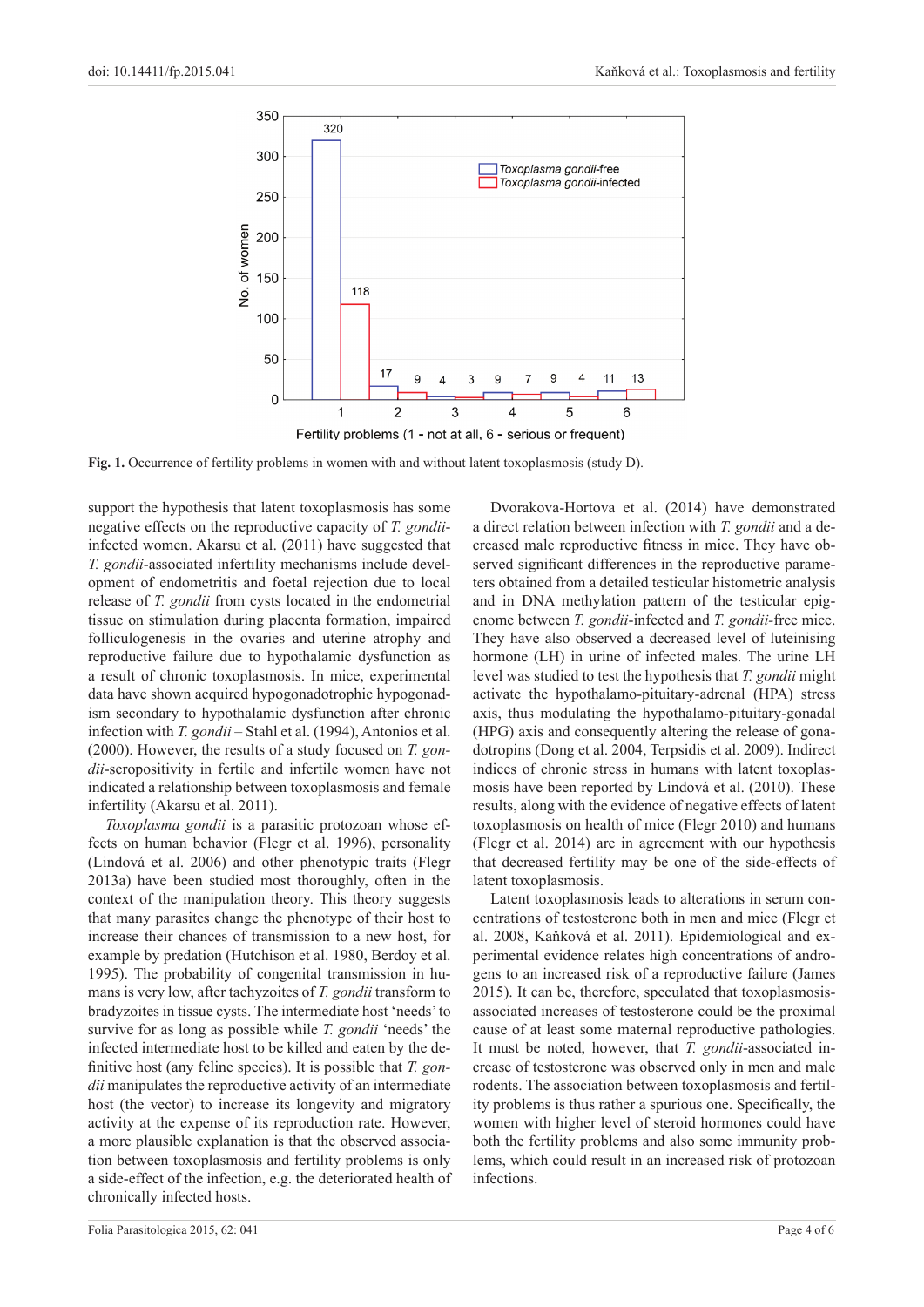Studies performed in various countries have shown the existence of association between toxoplasmosis and mental health problems (Torrey et al. 2007, 2012, Holub at al. 2013, Flegr 2013b). We could speculate about the reasons for the correlation between the fertility and psychological problems of *T. gondii*-infected patients. It is possible that, at least in some subjects, the psychiatric disorders are direct consequences of the fertility problems. Many studies describe the increased prevalence of psychiatric disorders, e.g. depression, anxiety disorder (Volgsten et al. 2008) or psychosis, schizophrenia and other mental disorders in patients with fertility problems (undergoing *in vitro* fertilisation – IVF – treatment) (Baldur-Felskov et al. 2013). It is, however, also possible that the reported association between mental health and fertility problems is due to independent relations of mental health and fertility problems with *T. gondii* infection.

Our results showed that *T. gondii*-positive women used assisted reproductive technology to conceive significantly more often than *T. gondii*-negative women in the General University Hospital in Prague. However, this effect was not significant in women from outpatient clinics, Centre of Reproductive Medicine in Prague. This observation can be explained by the fact that women with medical problems and unsuccessful IVF trials are being referred to the public General Hospital from different Prague outpatient clinics.

Although both correlations, differences in the time to conceive between *T. gondii*-negative and *T. gondii*-positive women, and the association between toxoplasmosis and fertility problems are significant, the size effects are relatively low. This means that very little variability in the dataset can actually be predicted by *T. gondii*-status. Latent toxoplasmosis therefore represents rather public health than individual subject-health problem.

An important limitation of studies A and B was the absence of information about the reasons for using ART in the available clinical records. Many women who used ART were in fact fully fertile and had partners with some fertility problems. In study D, women themselves reported their toxoplasmosis status. It is highly probable that some women provided incorrect information. Some of them, for example, may have tested negative several years ago but may have become infected in the meantime. It must be stressed out, however, that this kind of stochastic errors could increase the risk of false negative and not of false positive results of observational studies.

Our study provided several independent indices for the existence of an association between latent toxoplasmosis and fertility problems in women. The difficulties with conception represent a serious and growing public health problem in most of developed countries. Toxoplasmosis is the most widespread human parasitic infectious disease that affects about one third of the human population worldwide (Tenter et al. 2000). Currently, no method of treatment of latent toxoplasmosis is available. However, the prevalence of toxoplasmosis could be reduced by appropriate epidemiological approaches. Our results suggest that searching for anti-*T. gondii* vaccines for domestic cats as well as for a method of treatment of latent toxoplasmosis, is urgently needed.

**Acknowledgements.** The research was supported by research grants UNCE 204004 and PRVOUK 25 from the Charles University, Prague and RVO-VFN64165 from the Ministry of Health of the Czech Republic.

# **REFERENCES**

- Akarsu A.G., Elhan H.A., Akarsu C. 2011: Retrospective evaluation of *Toxoplasma gondii* seropositivity in fertile and infertile women. Mikrobiol. Bull. 45: 174–180.
- Antonios S.N., Ismail H.I., Essa T. 2000: Hypothalamic origin of reproductive failure in chronic experimental toxoplasmosis. J. Egypt. Soc. Parasitol. 30: 593–599.
- Baldur-Felskov B., Kjaer S.K., Albieri V., Steding-Jessen M., Kjaer T., Johansen C., Dalton S.O., Jensen A. 2013: Psychiatric disorders in women with fertility problems: results from a large Danish register-based cohort study. Hum. Reprod. 28: 683–690.
- Berdoy M., Webster J.P., MacDonald D.W. 1995: Parasitealtered behaviour: is the effect of *Toxoplasma gondii* on *Rattus norvegicus* specific? Parasitology 111: 403–409.
- Christiansen O.B., Pedersen B., Nielsen H.S., Andersen A.M.N. 2004: Impact of the sex of first child on the prognosis in secondary recurrent miscarriage. Hum. Reprod. 19: 2946–2951.
- Dong Q., Salva A., Sottas C.M., Niu E., Holmes M., Hardy M.P. 2004: Rapid glucocorticoid mediation of suppressed testosterone biosynthesis in male mice subjected to immobilization stress. J. Androl. 25: 973–981.
- Dvorakova-Hortova K., Sidlova A., Ded L., Hladovcova D., Vieweg M., Weidner W., Steger K., Stopka P., Paradowska-Dogan A. 2014: *Toxoplasma gondii* decreases the reproductive fitness in mice. PLoS ONE 9: e96770.
- FLEGR J. 2010: Influence of latent toxoplasmosis on the phenotype of intermediate hosts. Folia Parasitol. 57: 81–87.
- Flegr J. 2013a: Influence of latent *Toxoplasma* infection on the human personality, physiology, and morphology: pros and cons of the *Toxoplasma*-human model in studying the manipulation hypothesis. J. Exp. Biol. 216: 127–133.
- Flegr J. 2013b: How and why *Toxoplasma* makes us crazy. Trends Parasitol. 29: 156-163.
- FLEGR J., HRDÁ Š., KODYM P. 2005: Influence of latent 'symptomatic' toxoplasmosis on body weight of pregnant women. Folia Parasitol. 52: 199–204.
- FLEGR J., LINDOVÁ J., KODYM P. 2008: Sex-dependent toxoplasmosis-associated differences in testosterone concentration in humans. Parasitology 135: 427–431.
- Flegr J., Prandota J., Sovičková M., Israili Z.H. 2014: Toxoplasmosis – a global threat. Correlation between latent toxoplasmosis and specific disease burden – a WHO data-based study of 29 European and 59 non-European countries. PLoS ONE 9: e90203.
- FLEGR J., ZÍTKOVÁ S., KODYM P., FRYNTA D. 1996: Induction of changes in human behaviour by the parasitic protozoan *Toxoplasma gondii.* Parasitology 133: 49–54.
- Giorgino F.L., Mega M. 1981: Toxoplasmosis and habitual abortion. Our expedice. Clin. Exp. Obstet. Gynecol. 8: 132–134.
- Holub D., Flegr J., Dragomirecká E., Rodriguez M., Preiss M., Novák M., Čermák J., Horáček J., Kodym P., Libiger J., Höschl C., Bankovská Motlová L. 2013: Differences in onset of disease and severity of psychopathology between toxoplasmosis-related and toxoplasmosis-unrelated schizophrenia. Acta Psychiat. Scand. 127: 227–238.